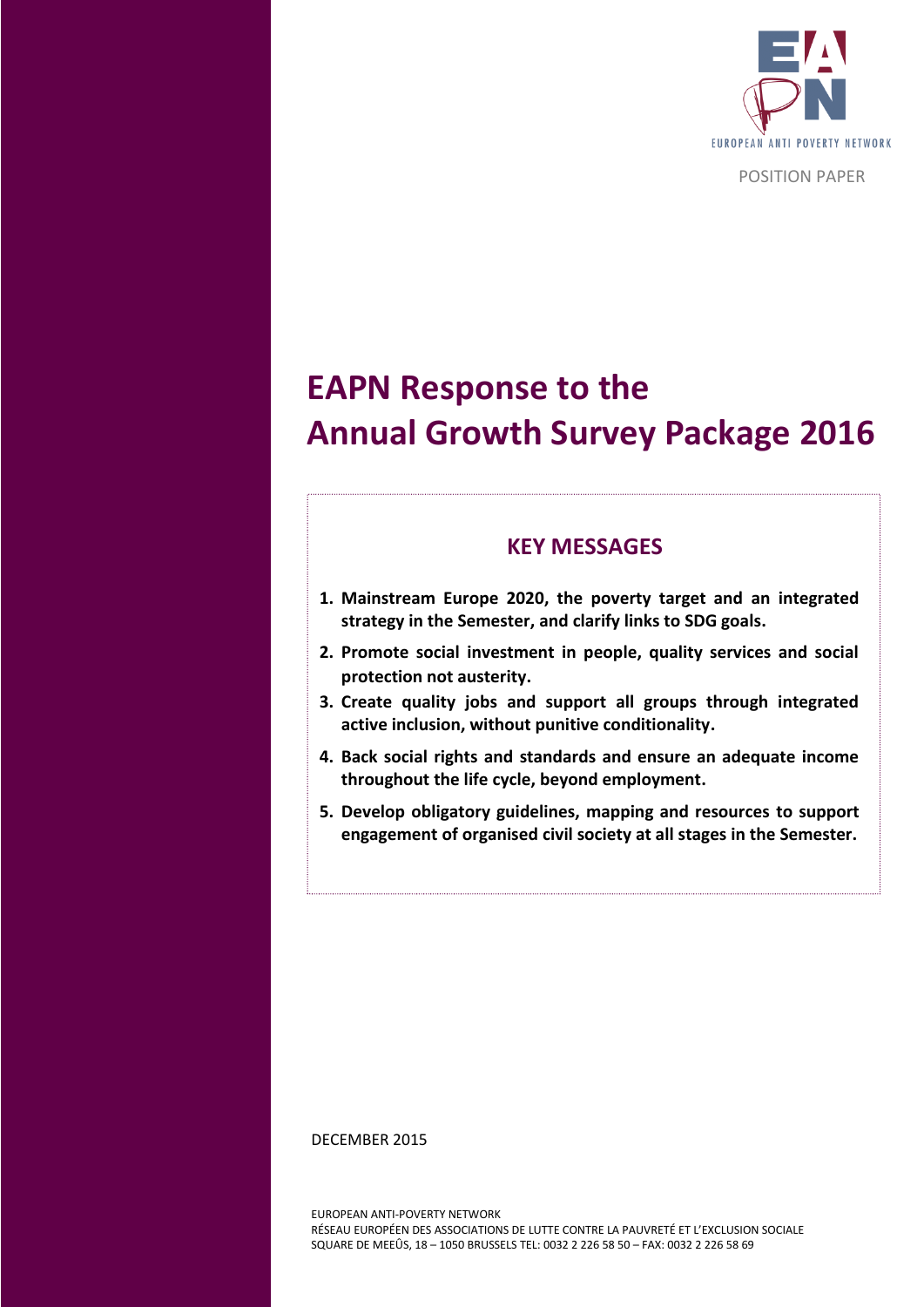## **Introduction**

**EAPN is the largest network of grassroots anti-poverty organisations in the EU.** In October, EAPN wrote to President Juncker<sup>1</sup> outlining our proposals for 'socialising and democratising the Semester' in the AGS, arising from our members' engagement and assessment of the 2015 NRPs. These were then presented in our Annual Conference in Brussels on the 9<sup>th</sup> October.<sup>2</sup> In November, EAPN published an initial PR response to the AGS 2016. <sup>3</sup> **This paper sets out EAPN's fuller response to the AGS 2016, based on discussions with members.**

The Annual Growth Survey 2016 was adopted by the Commission on Friday 27<sup>th</sup> November, launching the 2016 European Semester cycle. The general message is we are on the **road to recovery**: the medicine is working; leading to more growth, less unemployment and poverty. The AGS 2016 proposes deepening the AGS 2015 approach, with the same **three priorities**:

- 1) Re-launching investment;
- 2) Pursuing structural reforms to modernize our economy;
- 3) Responsible fiscal policies.

The main emphasis is on "*consolidating recovery and tackling economic and social disparities, fostering convergence towards the best performers."* However, Commissioner Thyssen emphasizes the need to put "*social fairness at the heart of our economic recovery. Member States need to overcome bottlenecks to job creation, improve the way labour markets work and make sure everybody in Europe can enjoy a decent level of social protection if we want to achieve more convergence."*

#### *How far is this put into practice?*

Whilst EAPN welcomes the increased references to 'social' priorities, it is difficult to see concrete policy proposals. Although *explicit reference is made to Europe 2020 and the Mid-Term Review within a separate box*, it is not mainstreamed into the rest of the AGS, despite the detailed assessment of social and employment trends, including the poverty target, in the draft Joint Employment Report. It is therefore not clear *how* Europe 2020 has '*guided the strategic choices of the Commission's work'* or informed overarching EU and national policy priorities. *Social Investment* in key services is a welcome new priority, however concrete detail is lacking over how this will be mainstreamed into the *European Fund for Strategic Investments (EFSI)* and whether public, as well as private, investment is to be encouraged and access ensured, particularly for excluded groups. No further references are made to the proposed social pillar, or to social rights or social standards beyond employment, and without a mention of quality jobs. Neither is an integrated anti-poverty strategy proposed. Given that the overarching macroeconomic priorities remain largely unchanged, the *coherence of the AGS package is questioned*, as austerity continues to undermine social investment; deficit reductions and 'modernisation' of employment and social protection systems continue to weaken social rights, without transparent social impact assessment. This runs the risk of generating increased poverty and social exclusion, rather than progress on the poverty target. The AGS messages and recommendations will need considerable strengthening if it is to deliver on its promises of a Social Triple A.

1

<sup>&</sup>lt;sup>1</sup> See EAPN Letter to President Juncker on the AGS - Oct 2015 [here.](http://www.eapn.eu/en/news-and-publications/news/eapn-news/economic-governance-must-deliver-on-social-objectives-with-real-participation-from-civil-society)

<sup>&</sup>lt;sup>2</sup> See Report of the conference [here.](http://www.eapn.eu/en/news-and-publications/publications/eapn-position-papers-and-reports/2015eapn-annual-policy-conference-report-is-out)

<sup>&</sup>lt;sup>3</sup> See Press Release <u>here</u> – More social investment, but where are social rights and standards?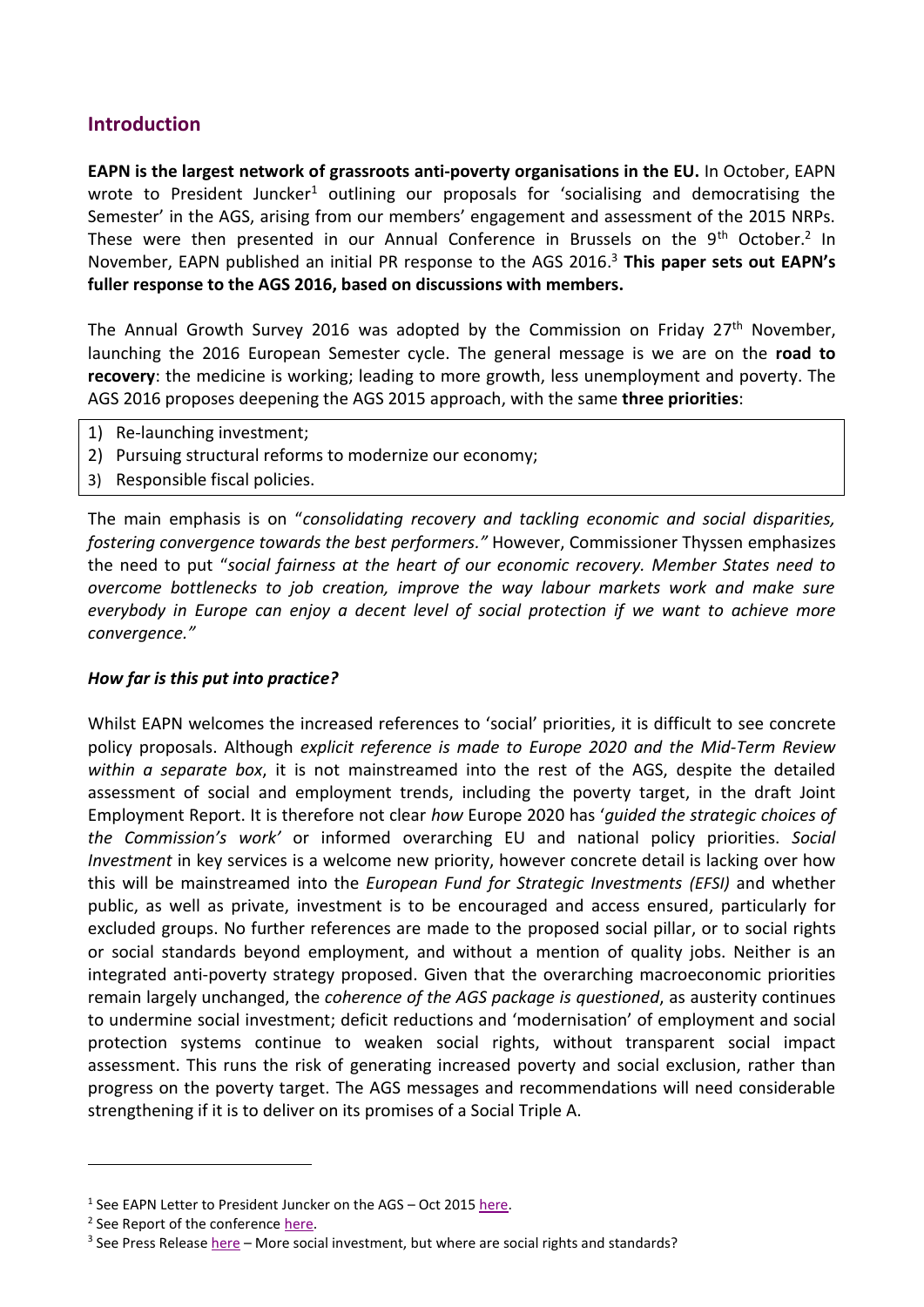## **What Opportunities?**

Within these overall concerns, the AGS 2016 offers some important 'hooks':

#### **Better governance**

A strong message is sent of the need to ensure the "*close involvement of the European and national Parliaments, social partners, national, regional and local authorities and civil society at large,"* with a particular reference to the key role of national parliaments in *"strengthening democratic accountability, transparency and promote ownership of the reforms"*. However, there is little further detail on how to support this, particularly for civil society.

#### **Re-launched investment priority**

- There is a new focus on **investing in human capital**: i.e. equipping people with the right skills to reduce unemployment and reduce risk of poverty.
- An explicit call is made for **social investment in healthcare, childcare, housing support and rehabilitation services, although its purpose is only to** '*strengthen their capacities to engage in the labour market and adapt*'.
- It also mentions that "*Social investment offers economic and social returns over time, notably in terms of employment prospects, labour incomes and productivity, prevention of poverty and strengthening of social cohesion."*
- An important reference is made to **Active Inclusion**, in this section highlighting that social infrastructure must be provided in a more flexible, personalized, more integrated way to "*promote the active inclusion of people with weakest link to the Labour Market."*

#### **Structural Reforms**

- **Although the need for common standards** is raised, it is primarily focused on *labour markets, competiveness, business environment and public administrations,* as well as tax, not on social standards that can ensure progress towards delivery on social and employment rights.
- **There is some focus on job creation –** but no detail is given on how it will be carried out.
- **Tackling long-term unemployment is recognized** as a key factor to tackle poverty and social exclusion, referencing the long-term unemployment proposal for a Recommendation.
- **Reducing the Gender Pay Gap – promoting work/life balance, care facilities and leave and working hours,** as well as tax/benefit disincentives for second earners is a priority, with particular attention to single parents and people with caring responsibilities.
- **Effective employment protection and promotion of labour market transitions is highlighted,**  and the importance of stable and predictable work conditions which can "*induce employers and employees to invest more in skills and lifelong learning*. *Temporary contracts should enable transitions to more permanent contracts, not precarious jobs.*"
- **More effective social protection systems are recognized as necessary to confront poverty**  but the statement is undermined by the priority given to efficiency and incentives to work, and the emphasis on its role in confronting poverty and social exclusion, rather than on prevention and support for universal systems that guarantee social cohesion and social solidarity for all.
- However, an important reference to **"adequate and well-designed income support",** such as unemployment benefits and minimum income schemes are defended because it "*allows those out of work to invest in job search and training, increasing their chances of finding adequate employment that matches their skills."*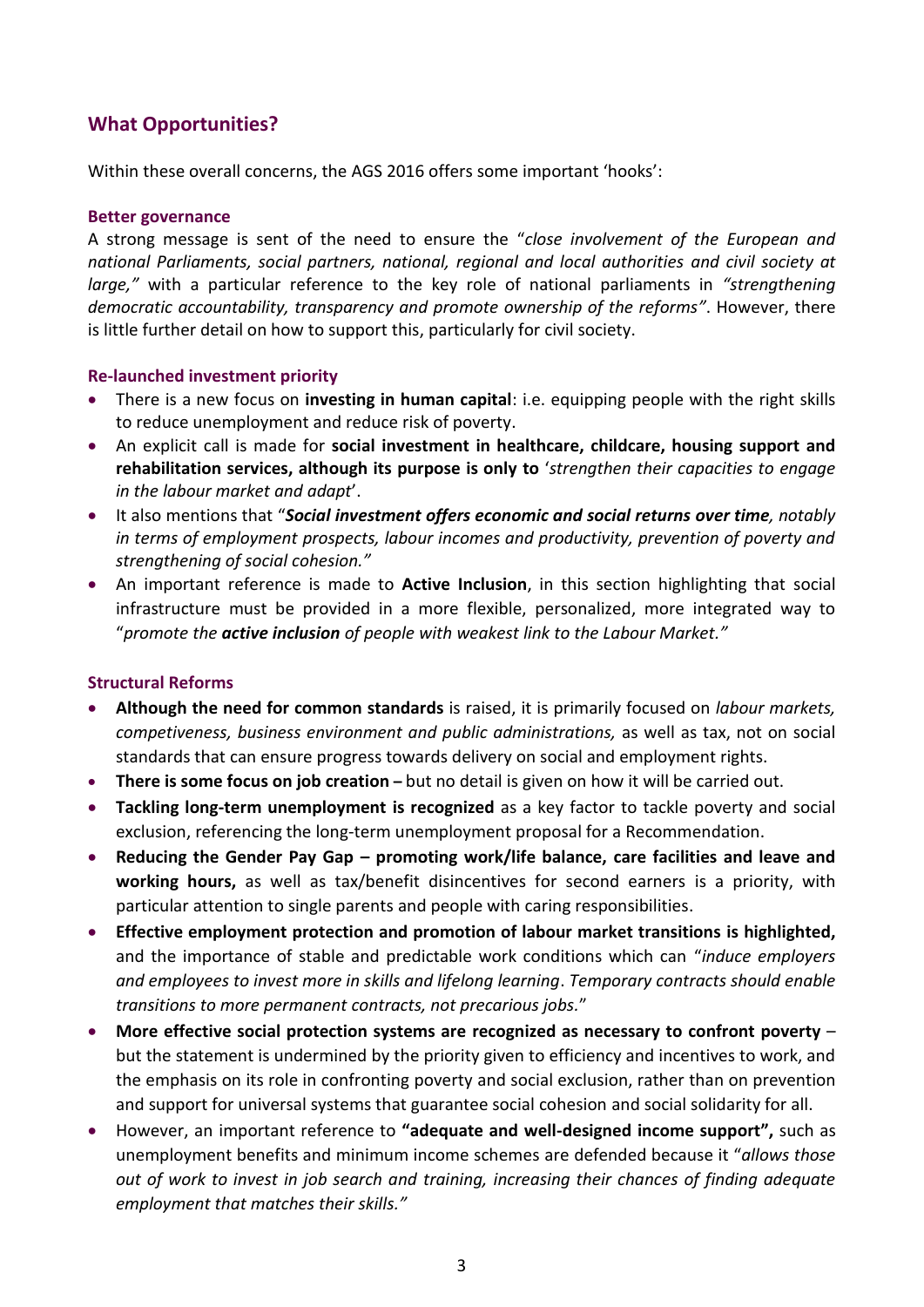**Comprehensive integration measures are supported particularly for refugees** – with the need to facilitate access to labour market, and 'participation in society'.

### **Responsible Fiscal Policies**

- The AGS requires more effective action to tackle **tax fraud and tax evasion**, seeing it as essential to support public investment and to reduce taxes.
- Whilst priority is given to ensuring **sustainable health, long-term care and pension systems**, the need to *provide adequate protection for all* is also highlighted*.*
- Although cost effectiveness for health care is the main focus, *adequate access,* is mentioned with the recognition that investment in health improves labour market participation and productivity, but also encourages investment in prevention and early detection.

## **Key Concerns**

# **1. Mainstream Europe 2020, the poverty target, and an integrated strategy in the Semester, and clarify links to SDG goals**

According to the AGS, Europe 2020 remains "*the appropriate framework to promote jobs and growth"*, but needs greater ownership at Member State level. The AGS recommends making better use of the existing strategy by improving "*implementation and monitoring in the context of the European Semester."* However, no further reference is made to Europe 2020 in the main AGS or indeed to the Mid-Term Review, a year after the consultation. If EU credibility is not to be further damaged, a Communication must be published early in 2016 on the Mid-Term review setting out a road map explaining exactly *how* this promise is to be fulfilled and monitored. This means mainstreaming Europe 2020 goals of *inclusive*, as well as smart and sustainable growth and the targets, throughout the AGS and the Semester, at all stages i.e. in the Country Reports, National Reform Programmes and the Country-Specific Recommendations. An explicit integrated poverty strategy must be proposed to deal with the multidimensionality of poverty, linked to thematic strategies, based on integrated active inclusion. This must be made explicit in the Guidance Note for Member States preparing their NRPs (p.5) and for the development of the Country-Specific Recommendations, and be *publically available*, so that stakeholders and national parliaments are in a position to ensure public scrutiny and accountability. The reference to "*building a longer term vision beyond 2020 in the light of the SDG goals"* needs careful debate and discussion with stakeholders and parliament, to ensure that this leads to a coherent agenda that strengthens delivery on social rights, and not a reduction to a minimal floor.

# **2. Promote social investment in people, quality services and social protection not austerity**

A stronger focus is given to investing in *human capital*, beyond mainstream infrastructure, focussed on re-skilling for the labour market. Whilst this approach is an improvement on last year, it remains largely 'instrumental' seeing people as a mere means to growth, rather than an '*investment in people*' approach - supporting personal and professional development based on rights and dignity. This misses the opportunity to support holistic life-long learning and a social participation approach beyond only '*job-specific skills'* training. Such an approach provides on-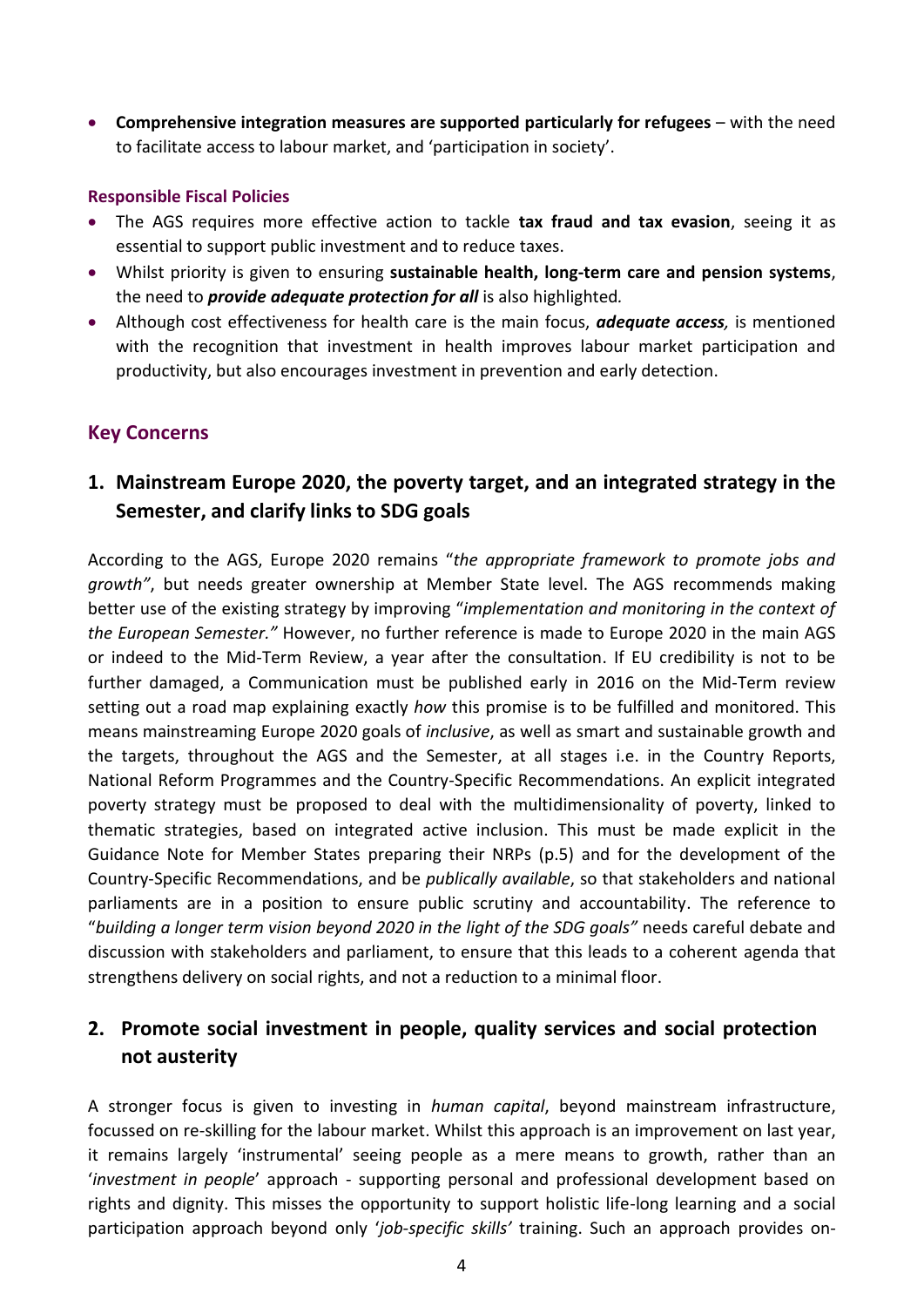going and continuous development, the development of transferable skills and capacities, and invests in integrated, personalized pathways that can reinforce social cohesion. The **explicit reference to social investment is welcome**, and particularly in *healthcare, childcare, housing support and rehabilitation services*, as well as reference to the *long-term social and economic returns* of social investment. However, detail must be given on how social investment will be mainstreamed through the European Fund for Strategic Investment (EFSI), in a similar way to the ex-ante conditions of the **Common Provision Regulation**<sup>4</sup> of the **European Structural and Investment Funds (ESIF).** Moreover, the continuing focus on austerity measures or limits to spending, explicitly undermines social investment, especially when no allowance is made for governments to be able to justify it off the balance sheet. It is also disappointing to see social investment limited to supporting '*return to the labour market and to adapt'*, rather than investing in *enabling and social protection services* that can guarantee access for all to quality services, including children to early learning and care. *Affordable access to housing and health* are of particular concern: the lack of investment in social housing is forcing people into homelessness as they cannot afford to pay increasing rents in the private market, and unmet need for health services is rising, because of restrictions to access and increased prices and out of pocket payments.

# **3. Create quality jobs and support all groups through integrated active inclusion, without punitive conditionality**

The AGS gives a strong focus on employment, targeting particularly youth and long-term unemployed. However, there is no mention of the *'quality or sustainability of the employment'*, nor how these jobs will be created in the public and private sectors, or rising in-work poverty tackled. Whilst these two groups are key priorities, other groups face key challenges, including low income families - particularly single parents; ethnic minorities, including Roma; migrants, beyond refugees; and people with long-term health and disability challenges. Whilst the long-term unemployment recommendation offers important advice around integrated support through jobintegration agreements, it falls short of an *integrated active inclusion approach*, linking the three pillars: adequate income support, access to inclusive labour markets and quality services. As Active Inclusion is referenced in priority one, EAPN would urge a coherent approach mainstreaming the three pillars explicitly within '*flexible, more personalized, integrated'* approaches, particularly avoiding the trap of '*increasing incentives'* for work by hardening conditionality, which penalizes vulnerable people through sanctions on benefits, forcing them further into exclusion and temporary, precarious jobs rather than investing in a more effective pro-active accompanying approach. As highlighted in a key poster from the 2015 People Experiencing Poverty meeting<sup>5</sup> supported by the European Commission – **"participation is the key"; 'build people don't break them."**

<u>.</u>

<sup>4</sup> Regulation (EU) no 1303/2013 on ESIF common provisions, 17 December 2013.

<sup>&</sup>lt;sup>5</sup> The 14<sup>th</sup> PEP meeting was held on the 19 and 20 November 2015 on the topic social convergence, supported by the European Commission and the Luxembourg Presidency.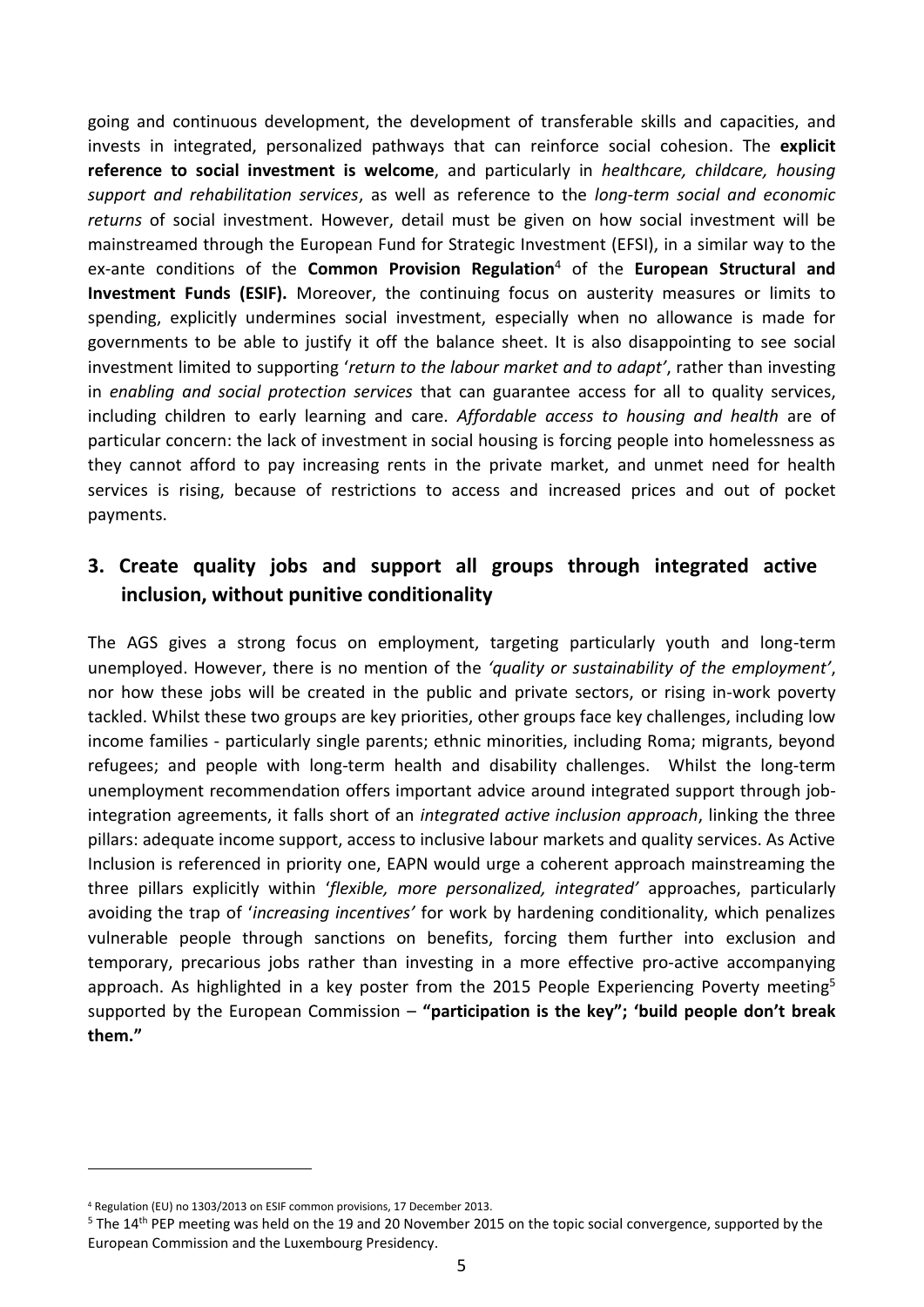# **4. Back social rights and standards, and ensure an adequate income throughout the life cycle, beyond employment**

The Commission has raised high expectations that the AGS would introduce the promised 'package on 'social rights' and 'social standards'. Although reference is made to fostering '*convergence of the best performers'*, these 'common standards' focus '*primarily on labour markets, competiveness, business environment, public administration',* rather than social standards*.* The whole approach to benchmarking is focussed on convergence around higher productivity, reform/modernization of labour market and social protection systems and *flexicurit*y, with the assumption that less spending on the state produces higher growth. *But what kind of growth, for who's benefit and at what price?*

A real social pillar's watchword should be: '*social rights and social standards – beyond quality employmen***t**', offering a road map on how to make progress on fundamental rights: access to quality services, social protection and quality jobs for all, as part of an explicit EU social compact and framework. An urgent priority is to ensure an *adequate income for all, throughout the life cycle,* recognizing the EU's role to back living/minimum wages, address the poverty traps arising during the transition from welfare to work, and guarantee a decent income and a life in dignity for people who can't work or find quality employment. This can be done by proposing EU frameworks on adequate income support or minimum income, access to social protection and minimum or living wages. Such a framework would not only provide a means to closing the gap on poverty, exclusion and inequality, but provide a sustainable and inclusive basis for growth.

# **5. Develop obligatory guidelines, mapping and resources to support engagement of organised civil society at all stages in the Semester**

Although some mention is made at the beginning of the AGS of the need to increase ownership, through *involvement of European and national parliaments, social partners and civil society*, greater emphasis is given to the role of parliaments and to social partners. Whilst this is important, the AGS does not offer concrete proposals on the importance of engaging with ordinary citizens, particularly those facing poverty and exclusion and recognizing the key added value of grassroots NGOs in developing positive policy solutions, as well as providing services. Whilst the AGS (p.16) emphasizes the need to more pro-actively involve stakeholders at all levels, with a particular focus on *Country reports* in February – more concrete proposals are needed. The Commission should agree **common obligatory guidelines** with the Council, setting out **benchmarks** for quality participation involving organised civil society at all stages, (i.e. design, delivery and monitoring) as with other stakeholders, and setting out a road map with requirements for their engagement through all the key moments of the Semester cycle at EU and national level. *The European Semester Officers* role to coordinate and support such engagement, must be made more transparent, visible and accountable, including with a specific budget to ensure the engagement of civil society with limited resources.

### **For more information see:**

- [Annual Growth Survey 2016](http://ec.europa.eu/europe2020/pdf/2016/ags2016_annual_growth_survey.pdf) and [Accompanying Documents](http://ec.europa.eu/europe2020/making-it-happen/annual-growth-surveys/index_en.htm)
- EAPN's [Press Release](http://www.eapn.eu/en/news-and-publications/press-room/eapn-press-releases/more-social-investment-but-where-are-social-rights-and-standards) AGS 2016 launch: More social investment but where are social rights and social standards?
- EAPN [Letter to EPSCO to make Social Triple A a reality](http://www.eapn.eu/en/news-and-publications/news/eapn-news/eapn-calls-on-employment-and-social-affairs-ministers-to-make-progress-on-social-triple-a)
- EAPN [Letter to President Juncker on proposals for the AGS](http://www.eapn.eu/en/news-and-publications/news/eapn-news/economic-governance-must-deliver-on-social-objectives-with-real-participation-from-civil-society)
- EAPN [Response to the 2015 NRPs: Can the Semester deliver on poverty and participation?](http://www.eapn.eu/images/stories/docs/EAPN-position-papers-and-reports/2015-EAPN-NRP-Report-web.pdf)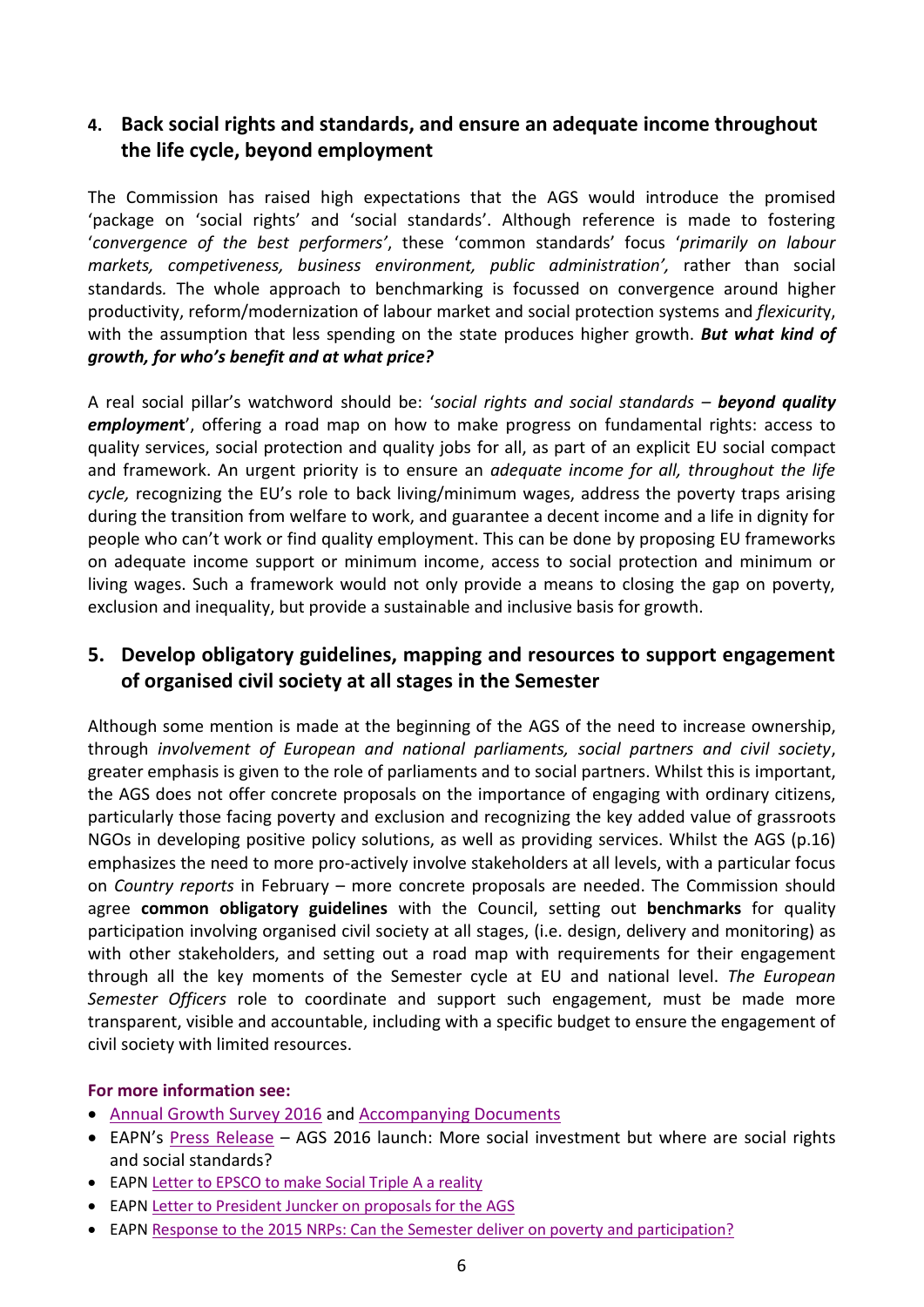# **EAPN Response: Draft Joint Employment Report 2016**

## **Introduction**

The Draft Joint Employment Report from the Commission and the Council is an important Annex of the Annual Growth Survey, published annually by the European Commission as part of the AGS package. The structure of this year's Report is similar to the previous edition, with some important changes, however, as outlined below. It aims to provide an annual overview of employment and social developments, as well as 'reform actions' taken by Member States, and draws on the employment and social scoreboards of indicators.

The first chapter remains unchanged, under the title *Labour Market and Social Trends in the European Union*. The second chapter (which used to be called *Implementing the Employment Guidelines: Employment and Social Policy Reforms*) is now entitled *Employment and Social Reforms – Member State Action*. This is a significant change, as it marks the decoupling of the assessment of national policy measures from the Employment Guidelines. It is particularly worrying, at a time when the Guidelines themselves have been re-adopted in a new form – this political choice is symptomatic of the low importance given to the Integrated Guidelines, which are supposed to underpin the delivery of Europe 2020, particularly at a national level. Moreover, unlike the 2015 JER, this year's document does not explicitly monitor progress on the Europe 2020 targets although references are made to the topics of employment and early school leaving. The poverty target, however, is specifically analysed (AROPE) – another significant political choice, marking a weakening of national social policy reforms from the Europe 2020 common objectives, tools, and targets. Finally, the previous chapter 3 (*Scoreboard of Key Employment and Social Indicators*) was now replaced by an Annex, with the same table content, but without the accompanying explanatory text that featured in the 2014 edition.

The Joint Employment Report continues to constitute, mainly, a stock taking exercise, listing country statistics and policy measures, without complementing them with an in-depth qualitative analysis. While divergence within the European Union is strongly noted, little attempt is made to link policy efforts in a particular country to its statistical performance. Results are judged from a purely numerical perspective, and little policy guidance is offered.

Most importantly, there is an overall lack of coherence with the main communication of the Annual Growth Survey, and few links are made between objectives outlined in the two documents. The Draft Joint Employment Report features some rather positive points, however, that are not then picked up and mainstreamed in the main Communication on the AGS. Treating economic and social targets as parallel processes, with no cross-overs, only leads to fragmented, inefficient policy making, where neither objectives are achieved. We are highlighting below EAPN's perspective on the opportunities featured in year's Joint Employment Reports, as well as the key concerns which still mar the sustainable and inclusive development of Europe and the delivery on the Europe 2020 goals.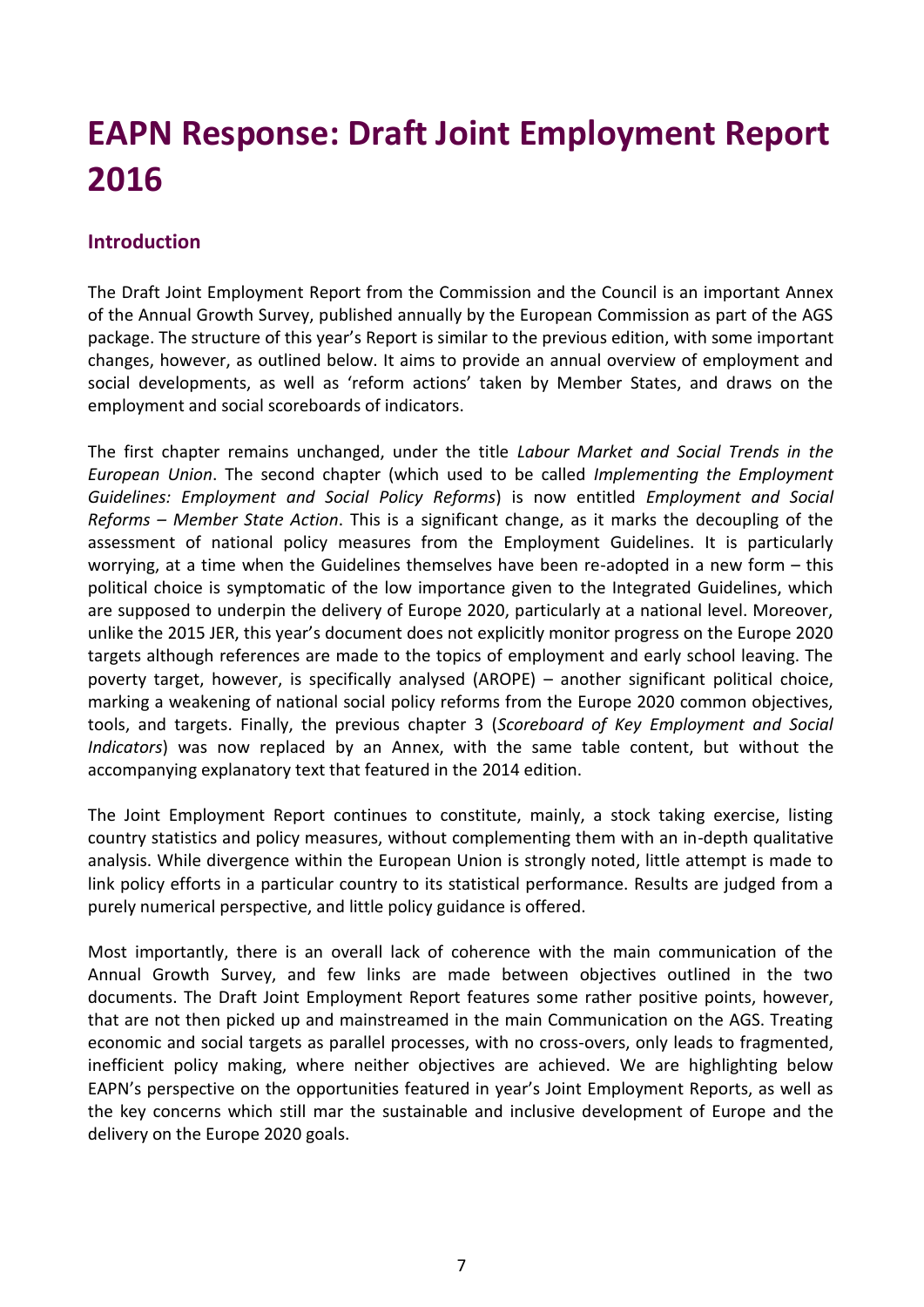## **What Opportunities?**

- **Attention is paid to the concept of quality jobs**, which is mentioned a few times throughout the document. There is acknowledgement that the increase in employment rates is mainly due to fixed-term contracts, as the number of permanent contracts has remained more or less the same since 2011. It is also noted that involuntary part-time work increased from 16.7% to 19.6%, and that job precariousness hits women, young workers, and the lower paid the most. A very important element is the recognition that transitions from fixed to permanent contracts have been highest where the former were less used – where fixed contracts have been generalised, they acted much less as a stepping stone.
- The text **acknowledges the issue of low wages**, underlining that a third of recruitment difficulties arise from unattractive pay, combined with atypical working hours and lack of lifelong learning opportunities on the job. It also recognises that in-work poverty is rising, and that "only half of the poor who find a job actually escape poverty" (p. 28). There are also explicit references to the importance of living wages. Finally, the documents mentions that reductions in personal income taxes have supported labour market participation in a number of countries. The crucial role of wages is also highlighted by the recognition that the slight increase in real gross disposable household income in 2014, by 2.2%, was largely due to increases in wages.
- The **level of poverty and social exclusion across the EU has been recorded as stable or slightly decreasing**, which is viewed rather as an achievement, with no mention of the fact that, still, nearly one European citizen in four experience poverty: 24.4% in 2014 (122 million people), compared to 24.5% in 2013 and 24.7% in 2013 and still one point higher than in 2009, when the Europe 2020 target was launched (23.3%). The decrease is attributed mainly to reductions in severe material deprivation and the number of jobless households. Very importantly, the Report mentions that the at-risk-of-poverty indicator remained stable at 16.6%, but the poverty threshold is decreasing, reflecting a continuous deterioration of living standards.
- There is also a recognition of **increasing divergence** between Member States and the need to establish common benchmarks which could support '**upward convergence'.** For example**, while 9 MS** achieve at risk of poverty or social exclusion rates (AROPE) of **below 20%** (CZ, NL, FI, SE, FR, AT, DK, LU and SK), 6 MS have rates **above 30%** (BG, RO, EL, LV, HR, LT).
- **Inequality** is highlighted as remaining stable in 2013, with a slight increase in the Euro area, but it is the **growing gap between** countries' inequality rates that is emphasized, with the highest figures in PT, LT, LV, EL, BG and RO. This is partly blamed 'on the crisis', but also highlights the impact of **'different tax/benefit schemes and their redistributive roles and social protection systems'.**
- Specific attention is also given to **income support/minimum income,** highlighting positive increases in BE, EE, HR, SE and RO, with a minimum insertion income introduced in Romania, and a pilot minimum income scheme in Greece**.** However, there is a worrying focus on **increased targeting**, and activation linked to benefits, with pressure to increase incentives to work through **conditionality.**
- The **working age population and children/poor families** are highlighted as at the most risk of poverty and social exclusion, with increases from 23% in 2008 to 25.3% in 2013, underlining that this is due mainly to job losses, but also **rising in-work poverty.** It also recognizes that, in most countries, **cash transfers** are crucial to reduce child poverty (p 29). Although a welcome reference is made to "Investing in children' (p 41), including attention to early childhood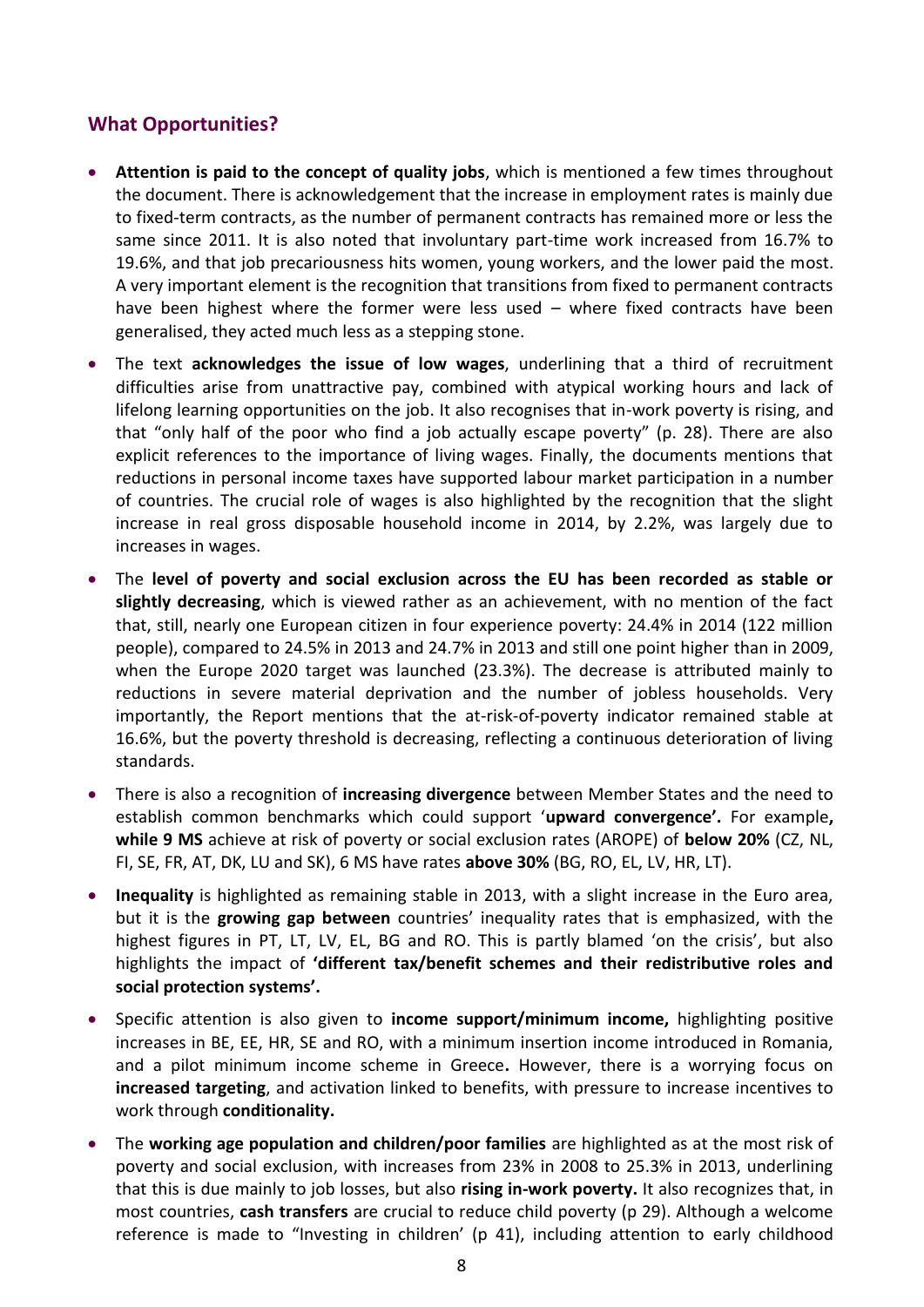education and learning (ECEC), the 3 pillars are not systematically assessed. New attention is also brought to **people with disabilities**, facing 30% AROPE.

- There are **encouraging references to job creation**, an issue that seemed forgotten in the European and national years over the past years. However, the expectation is that all needed jobs will come be generated by the market, and there is no mention of public investment in the creation of quality, sustainable jobs, accessible to those who most need them.
- There is a **welcome focus on some key groups**, such as women (with explicit references to the gender pay and pension gap, as well as to the availability and affordability of childcare), youth, migrants and refugees, and the long-term unemployed – but it is generally from a labour market perspective, rather than a broader social inclusion and social participation approach. Age discrimination on the labour market is not mentioned, neither is long-term care for elderly people, nor Roma inclusion.
- Regarding education, there are encouraging, **positive references to investment in inclusive education, as well as in early childhood education and care (ECEC)**, coupled with stronger support for families. However, most of this support is in the form of work incentives and increased support for childcare. Decreased funding for education and training is noted as a worrying feature, but the role of cash transfers in alleviating child poverty is highlighted (as above).
- The document contains **encouraging references to access to housing**, quoting measures in a number of countries to build more housing, including social housing and to improve accessibility, particularly for the most vulnerable. It also mentions better support and protection against over indebtedness and evictions, and fighting energy poverty. However, the quality and affordability of new housing is not mentioned, nor is homelessness comprehensively addressed.
- The JER **recognises the growing unmet health needs**, and the significant gap between rich and poor, highlighting that low-income households face severe difficulties in accessing adequate healthcare. Measure to improve accessibility are mentioned, but nothing is said about affordability and quality, while, for instance, it is mentioned that 30% of people with disabilities experience poverty and social exclusion.
- There are some references to austerity cuts, such as decreased spending on public employment services and active labour market policies, on benefits, and on education and training. When income support was increased (in some countries), it was linked with activation measures, favouring negative conditionality.

## **Key Concerns**

- The main issue is **the missing link with the main Communication of the Annual Growth Survey**. While the Joint Employment Report picks up on significant developments in the employment and social policies of Member States, based on the employment and social scoreboard, as indicated above, these are not comprehensively mainstreamed, nor followed up, in the analysis and future priorities of the AGS.
- The general **side-lining of Europe 2020**, and the lack of systematic assessment of all the targets, is also a cause of concern for progress on inclusive and sustainable growth. Although we welcome the specific appraisal of the poverty target, the remedies are reduced to employment first, rather than integrated approaches.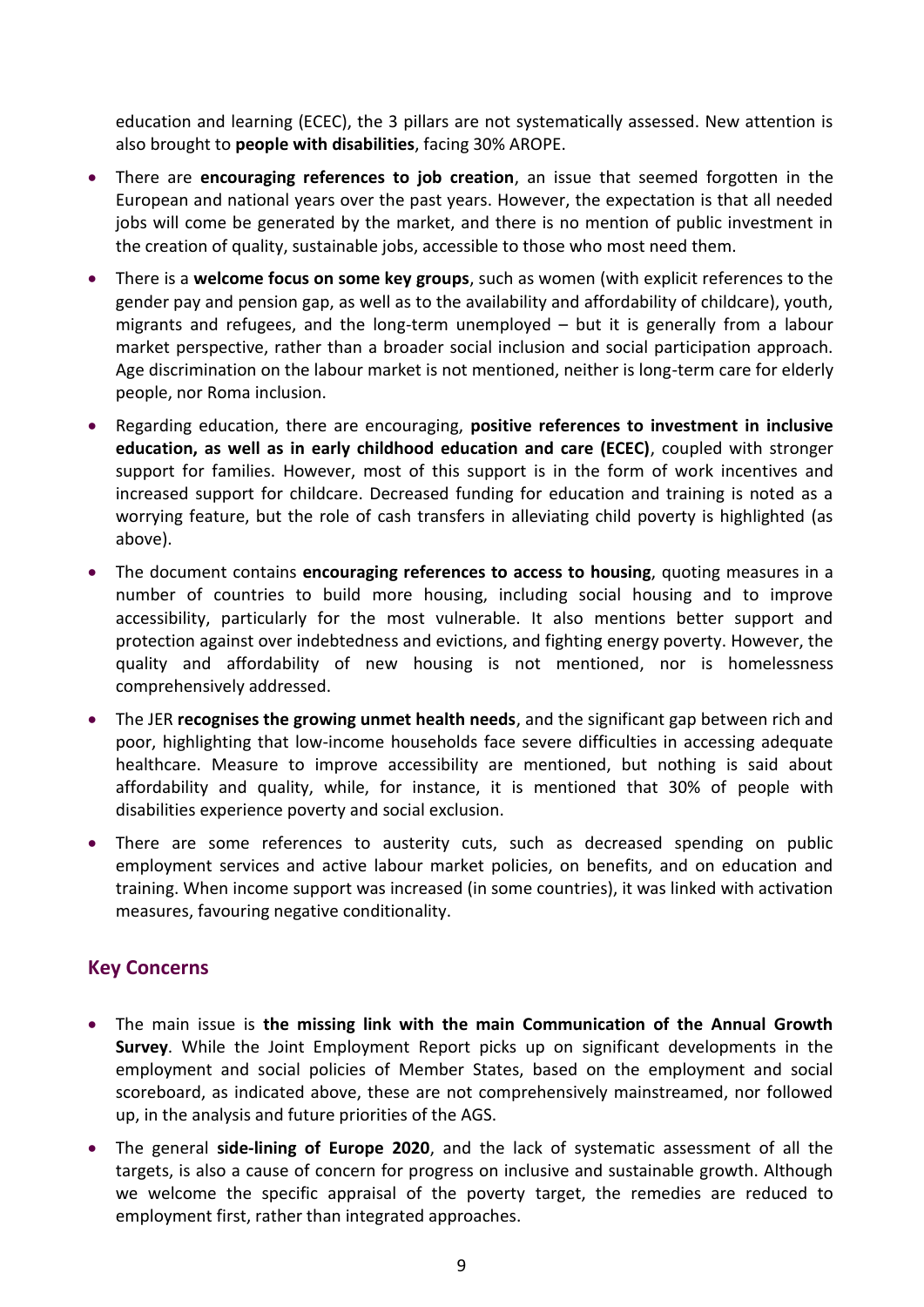- There are **worrying references to modernisation of employment protection,** which is explicitly understood as a reduction in employment rights, through easier dismissal, less compensation, increased flexibilization of working agreements, less recourse to tribunals in case of unlawful dismissal. The **flexicurity concept** makes a return, in a considerably changed context, where austerity has universally attacked the 'security' side of most Member States' social protection systems.
- **Reform of social protection systems** is a key watchword, but only from a financial sustainability perspective, with no link made between the better performance in terms of poverty reduction and sustainable growth, of the majority Member States with higher spending (and the reverse). Although adequacy of income support gets some mention, is strongly linked to increased conditionality, to provide incentives to work. Whilst **growing gaps in inequality** are charted, no policy recommendations are made regarding the need to support **more progressive and redistributive tax/benefit** systems, relying on employment alone. Similarly, despite recognition of **growing divergence** in the main social and employment indicators, no proposals are made for comprehensive **social as well as employment social standard**s, providing benchmarks and a framework to close the gap.
- Although some **key policy priorities of the Social Investment Package** are mentioned (Investing in Children), the content is not systematically followed up, and other key priorities, like integrated Active Inclusion and tackling homelessness, are not explicitly referenced.
- **The assessment of the Youth Guarantee is done from a strictly numerical perspective**, i.e., share of NEETS, without consideration given to the type and quality of the employment of education opportunities offered to young people. Youth unemployment appears to be decreasing, but not fast enough, and it is mainly due to fixed-term contracts (by the Report's own analysis).
- A number of **very important elements are completely absent from the text**, such as a comprehensive review of the long- as well as short-term impact of austerity cuts, affecting social protection and adequate incomes for all groups and across the lifecycle, and participation of individuals and stakeholders, although some trends in overall spending and specific initiatives in income support are outlined.
- The **prolonging of working lives, delaying retirement, restricted eligibility, and aligning pension age with life expectancy** is given a lot of prominence, but strictly from the sustainability perspective, without taking into account adequacy and quality of work, promoting active ageing and other supportive measures for older workers, adapted workplaces, job sharing etc.
- While the document mentions some **measures to support Roma and refugees**, these are not detailed and, at least in what concerns the latter, they **seem tagged on as an afterthought**. Mixing the two groups is also not the best approach. A number of countries have already put in place policies to effectively prevent asylum seekers from claiming some benefits. The JER focusses almost exclusively on integrating the newly-arrived refugees on the labour market, proposing a maximum of 9 months from arrival – however, other crucial aspects, such as recognition of qualifications, combatting discrimination, or other kinds of support for broader social integration and participation, including access to services etc., are completely overlooked.
- Although the **trends on the poverty target** are analysed in a fair amount of detail, no proposals are made for the need for a **comprehensive, integrated strategy to fight poverty for all groups, through the life cycle**, and no mention of **integrated Active Inclusion**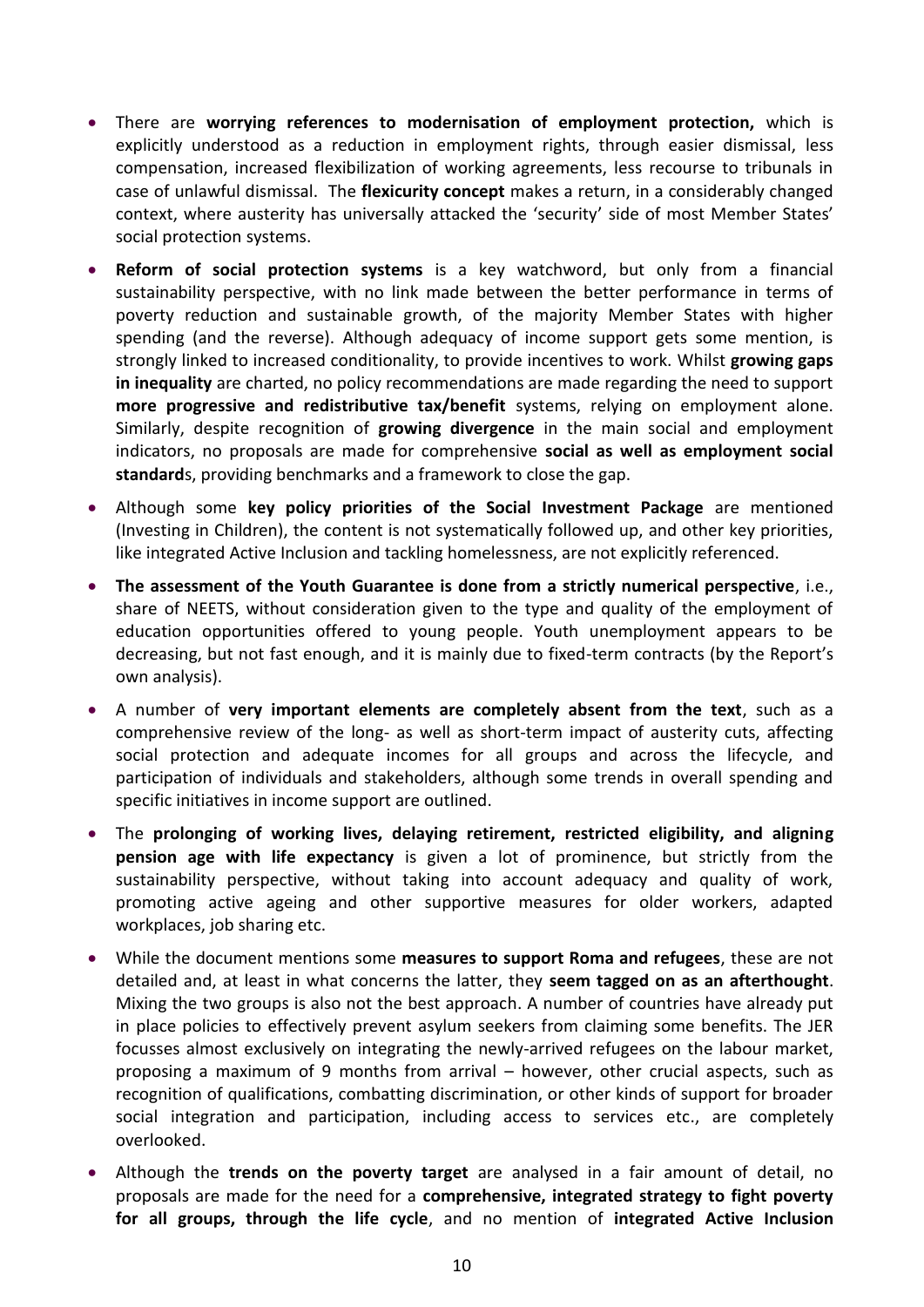approaches. Despite more positive social rhetoric, the labour market and unemployment situation, in view of better competitiveness and growth, underpins every other social analysis, including the limited analysis on inequality, poverty, exclusion, lack of access to services, income and rights.

 Finally, whilst the **key role of social partners** is highlighted in the 'design and implementation of policies, and the need for this to extend beyond participation in the NRPs to the CSRs, no reference is made to a similar engagement of **civil society** organizations, who are crucial to support people out of poverty.

## **For more information see**

[Draft Joint Employment Report](http://ec.europa.eu/europe2020/pdf/2016/ags2016_draft_joint_employment_report_en.pdf)